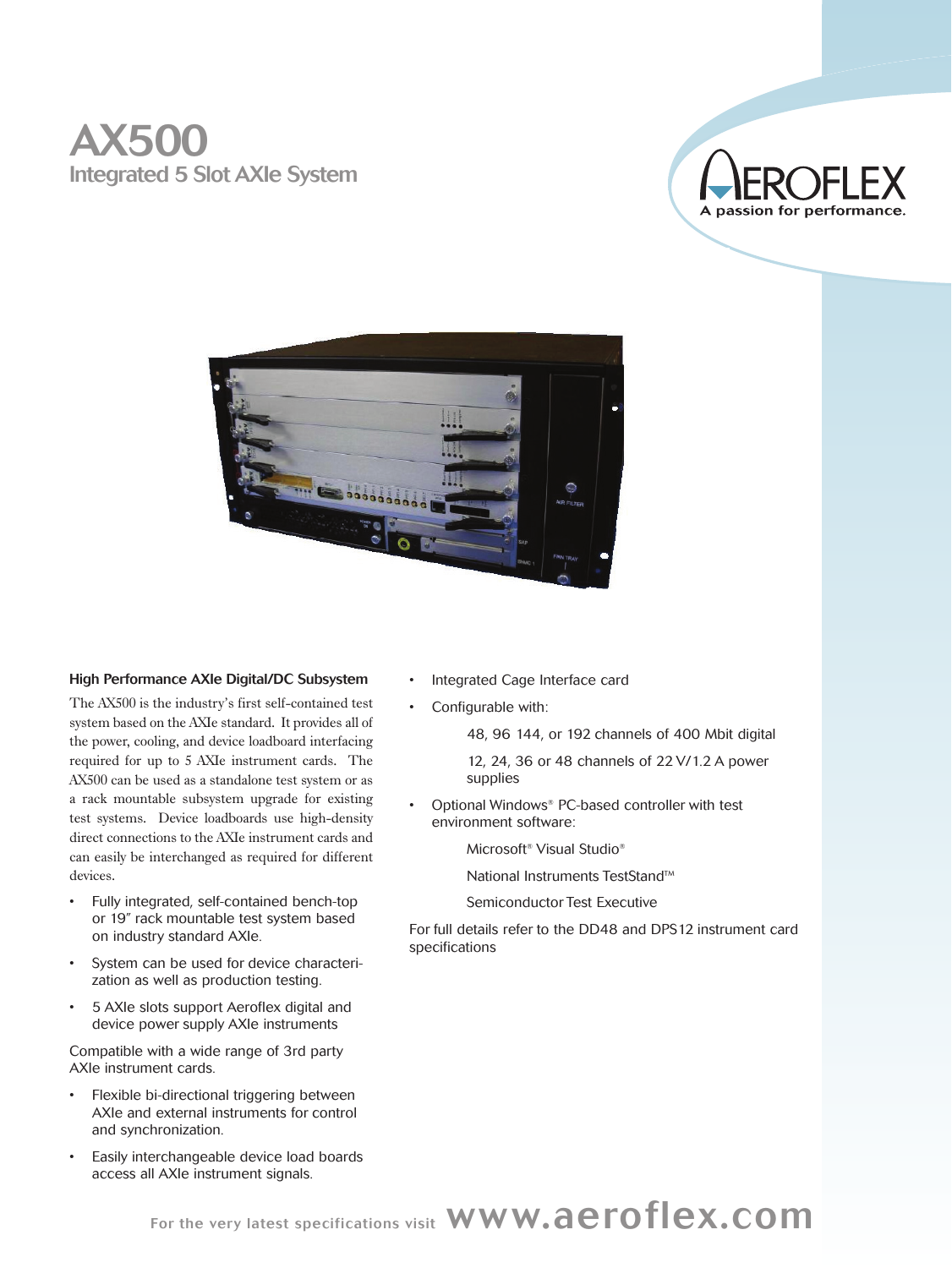

## SOFTWARE ENVIRONMENT

#### System Software

- MVP (Multi-site Virtual Pin) instrument programming
- Standardized instrument APIs in C
- National Instruments TestStand<sup>TM</sup> for test sequencing and flow control
- Program development and debug via Microsoft® Visual Studio®
- Production interface for datalog, binning and prober/handler control

#### Instrument Software Tools Include:

- Instrument debug display
- Pinmap editor
- Pattern debugger
- Margin tool
- Shmoo tool

#### Calibration and Checkers

- Configurable checker load board
- Multi-level diagnostics: i/o connect/functionality/calibration/ verification
- Software notification and lock-out to ensure instrument calibration
- System DMM for instrument DC calibration

#### SYSTEM HARDWARE

#### Cage Interface

- Load board power +5 VDC, ±15 VDC
- 32 control bits
- Trigger subsystem
- I2C for expansion

#### Interchangeable Load Boards

- Standard Dimensions: 7.125 x 15.375 in. (181 x 391 mm) (H x W)
- VHDM connectors for AXIe signals
- Manual threaded pull down mechanism

#### Production Interfaces

- Benchtop or engineering stand for lab use
- •19 in. rack mountable

#### Minimum PC requirements

| • Mother board | Intel DO77MK uATX motherboard |
|----------------|-------------------------------|
| $\cdot$ CPU    | i7-3770                       |
| $\cdot$ HDD    | 500G                          |
| • Memory       | 4G                            |
| $\bullet$ OS   | Win 7/32                      |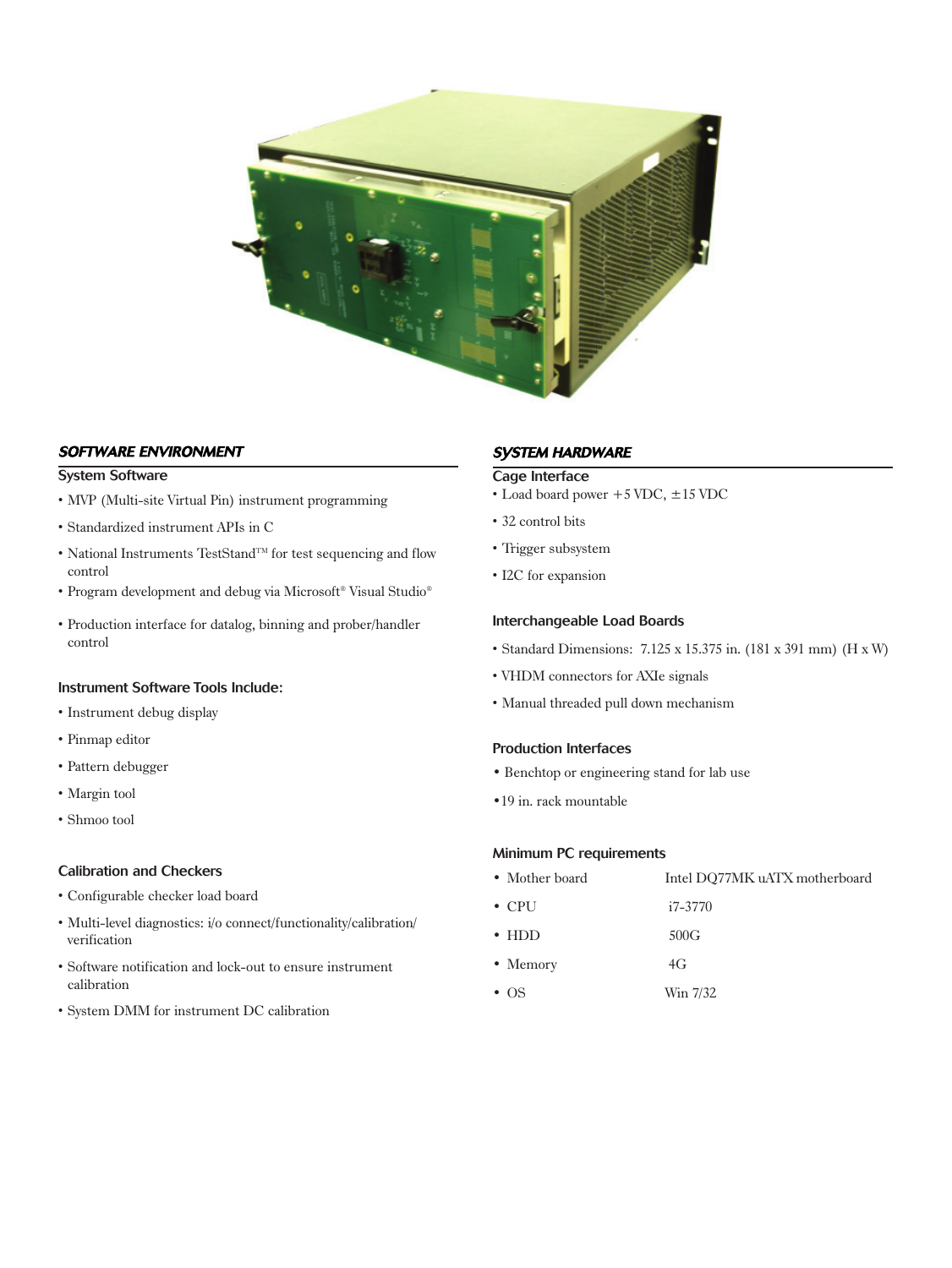## SITE PREPARATION

| <b>Dimensions</b> |                          |                                        |  |
|-------------------|--------------------------|----------------------------------------|--|
|                   | Height: 222 mm           | 8.8 in.                                |  |
|                   | Depth: $38.9 \text{ mm}$ | $15.3$ in.                             |  |
|                   | $424 \text{ mm}$         | 16.7 in, with testhead                 |  |
|                   | $454 \text{ mm}$         | $17.9$ in. with testhead $+$ loadboard |  |
| Width:            | $441$ mm                 | 17.4 in.                               |  |

#### Weight

Environmental

| -----------------         |                                    |  |
|---------------------------|------------------------------------|--|
| Ambient Temperature:      | $20^{\circ}$ C to $30^{\circ}$ C   |  |
| Humidity:                 | $30\%$ to $60\%$ relative humidity |  |
| <b>Power Requirements</b> |                                    |  |
|                           |                                    |  |

| <b>Power Requirements</b> |                                               |
|---------------------------|-----------------------------------------------|
| Tester Chassis:           | $120$ VAC / $15$ A / $50-60$ Hz, Single phase |
|                           |                                               |
| Tester Computer,          | $120$ VAC $/ 15A / 50-60$ Hz,                 |
| Monitor, DMM:             | Single phase                                  |

70 lbs. (typical configuration)

# ORDERING INFORMATION

Order as AX500

Supplied with:

3m Coaxial Cable (for interfacing with a desktop PC fitted with a PCI/PCIe interface card)

CDROM with software and documentation

### Options:

#### Option Description

- 30 PC Controller (inclusive of monitor,keyboard & pointer) 31 PC Controller with TTL Probe Handler
- 
- 32 PC Controller with GPIB Probe Handler
- 33 PC Controller with TTL & GPIB Probe Handler
- 51 12 x 22 VDC/1.2A channels
- 52 24 x 22 VDC/1.2A channels
- 53 36 x 22 VDC/1.2A channels
- 54 48 x 22 VDC/1.2A channels
- 61 48 x 400 Mbit digital channels
- 62 96 x 400 Mbit digital channels
- 63 144 x 400 Mbit digital channels
- 64 192 x 400 Mbit digital channels

#### Retrofit Options

| Option     | <b>Description</b>                |
|------------|-----------------------------------|
| RTROPT51AX | $12 \times 22$ V/1.2A DC channels |
| RTROPT61AX | 48 x 400 Mbps channels            |

#### Accessories:

| <b>Part Number</b>             | <b>Description</b>                                                    |  |
|--------------------------------|-----------------------------------------------------------------------|--|
| <b>Calibration Accessories</b> |                                                                       |  |
| AX-DMM                         | Digital Multi Meter                                                   |  |
| AX5-DCALVER                    | Digital Cal and Verify Load Board                                     |  |
| AX5-CHK                        | 5 Slot Checker Load Board                                             |  |
| AX-CHK-DD48                    | Chicklet for DD48 "Test Adapter for x48 400<br>Mbit Digital Channels" |  |
| AX-CHK-DPS12                   | Chicklet for DPS12 "Test Adapter for x12 22V<br>DC Channels"          |  |
| $AX5-PI$ B                     | Prototype Load Board                                                  |  |
| AX5-STIFNR                     | Load Board Stiffener                                                  |  |